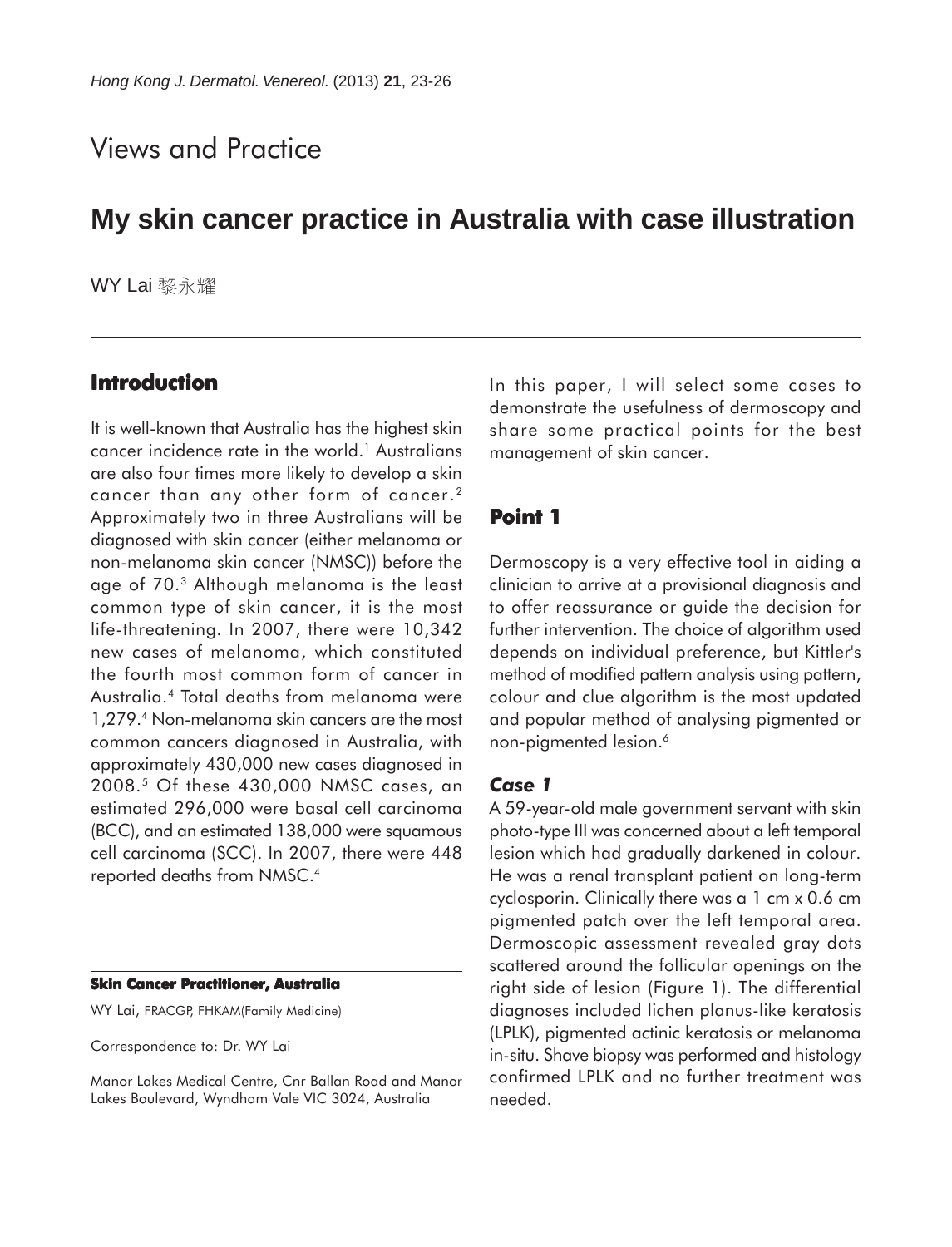# **Point 2**

For a good cosmetic result, undermining of defects, placement of subdermal stitches to reduce wound tension and eversion of wound by superficial stitches are very important.

# **Point 3**

Excision margin is important in reducing the chance of recurrence and it is advisable to follow the local guidelines

As I am practising in Australia, the following evidence-based guidelines are followed:

1.Clinical Practice Guidelines: Non-melanoma skin cancer: Guidelines for treatment and management in Australia http://www.nhmrc.gov.au/\_files\_nhmrc/

publications/attachments/cp87.pdf

2.Clinical Practice Guidelines for the Management of Cutaneous Melanoma http://www.nhmrc.gov.au/\_files\_nhmrc/ publications/attachments/cp68.pdf

## **Point 4**

Modified elliptical excision is useful in certain area of body (e.g. Curved ellipse for the cheek area (case 2); S-plasty for limbs and M-plasty for the chin area).

#### *Case 2*

This was a 59-year-old gentleman who presented with a lesion over the left side of the face . He complained of pain over the left facial lesion for months. He had strong past history of skin cancer, mainly SCC over different sites in the past with complete excision done. The latest SCC had occurred over the scalp which had been completely removed. Clinically this was a 10mm tender erythematous scaly patch over the medial cheek area. Dermoscopy showed one pattern (circle) with one colour (white colour) and some

surface keratin (Figure 2). My provisional diagnosis was solar keratosis or SCC. Punch biopsy was performed which confirmed superficial welldifferentiated SCC. Curved elliptical excision along the relaxed skin tension line (RSTL) was performed with a 4mm margin. After undermining above the subcutaneous plane (more on the convex side of the defect), five 4/O Monosyn as subdermal stitches were used to reduce the wound tension and one continuous superficial 5/O stitch to close the wound with adequate eversion (Figure 3). Postoperatively, the sutures were removed on day seven and no complications were noted or reported. The histopathological report revealed a clear margin of excision.



Figure 1. Dermoscopy picture of left temporal lesion.



**Figure 2.** Dermoscopy picture of the left cheek lesion.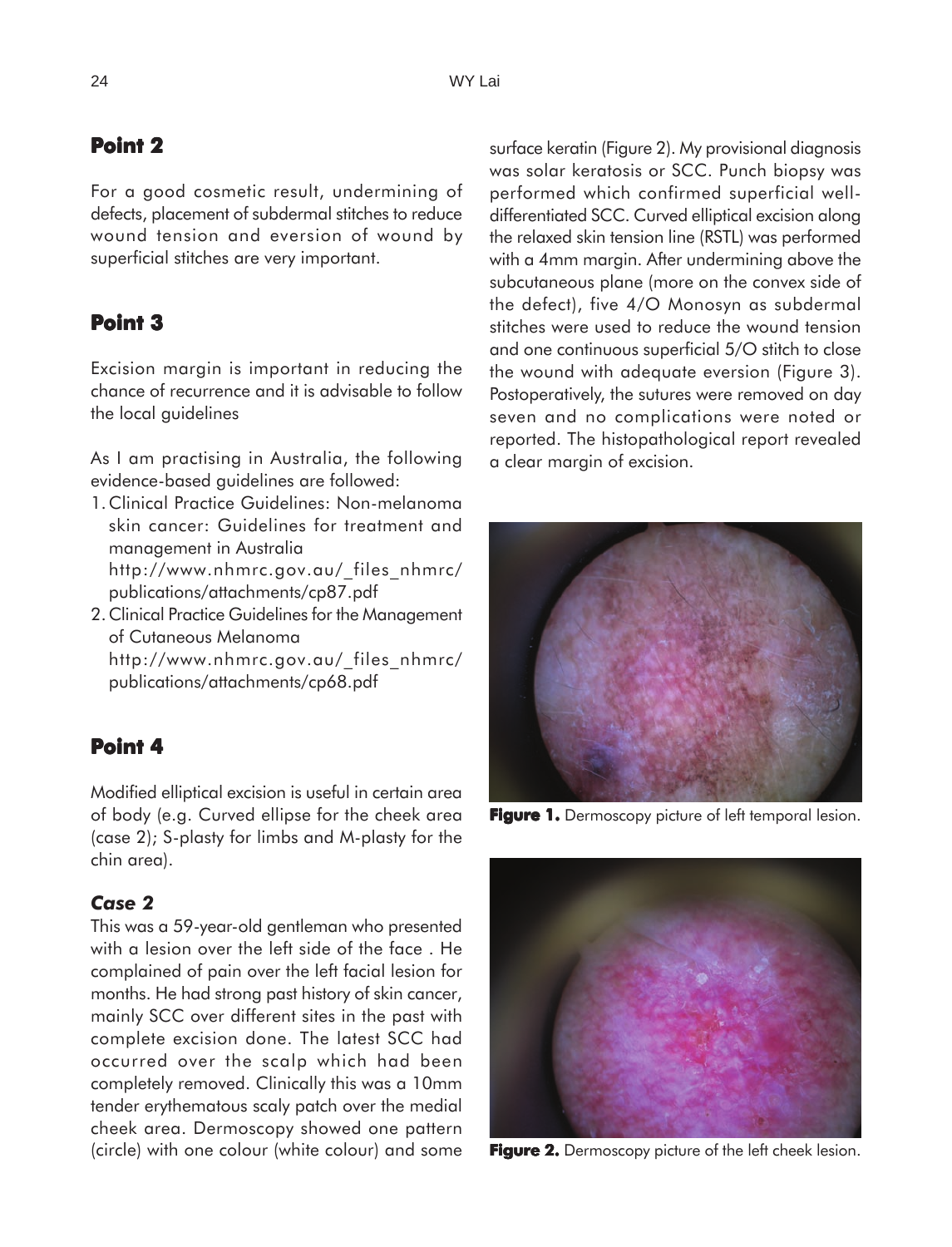## **Point 5**

Elliptical excision always provides the best cosmetic outcome but a skin flap may be considered in some situations

### *Case 3*

A 68-year-old gentleman requested excision of residual BCC over the left ear. He had had an incomplete elliptical excision done one month previously. He had previous history of NMSC with multiple excisions done. Clinically there was no obvious skin lesion seen except an erythematous area. Dermoscopy showed a previous surgical scar with possible ulceration and white lines but no serpentine vessels. The provisional diagnosis was

residual BCC. The options of defect repair were discussed with the patient, who chose a helical rim advancement flap to close the defect. After excision of the residual tumour, an incision was made to prepare the flap of helical rim and after haemostasis was achieved, one 4/O Monosyn stitch was inserted to pull the flap together and one superficial horizontal mattress 5/O stitch was used to make an eversion (to avoid notching of the ear) (Figure 4). After the flap was put in place, two continous 5/O superficial stitches were inserted to close the side of wound at the front and back of the ear. Postoperatively, sutures were removed on day seven and no complications were noted or reported. The histopathological report revealed a clear margin of excision.



Figure 3. (a) Pre-operative clinical photograph; (b) Post-operative clinical photograph.



**Figure 4.** (a) Pre-operative photograph; (b) Postoperative photograph.